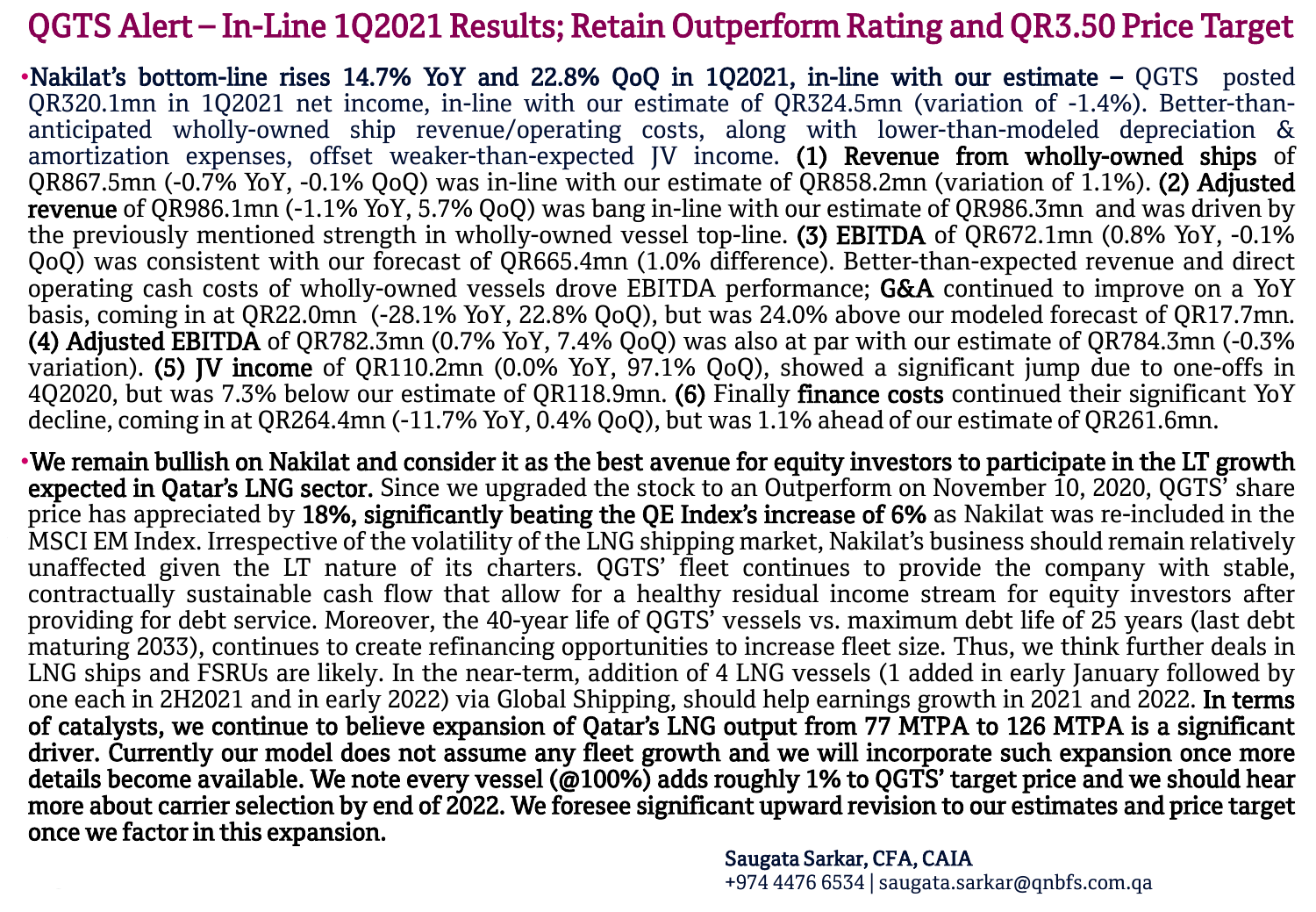## QGTS Alert – In-Line 1Q2021 Results; Retain Outperform Rating and QR3.50 Price Target<br>Income Statement<br>In Or up Except Otherwise Noted

| QG15 Alert – In-Line TQ2021 Results; Retain Outperform Rating and |               |           |           |           |           |          |          |
|-------------------------------------------------------------------|---------------|-----------|-----------|-----------|-----------|----------|----------|
| <b>Income Statement</b>                                           |               |           |           |           |           |          |          |
| In QR mn Except Otherwise Noted                                   | <b>1Q2020</b> | 4Q2020    | 1Q2021    | 1Q2021e   | A Vs. E   | YoY      | QoQ      |
| Revenue from Wholly-Owned Vessels                                 | 873.382       | 868.566   | 867.478   | 858.181   | 1.1%      | $-0.7%$  | $-0.1%$  |
| <b>Operating Costs</b>                                            | (189.618)     | (186.251) | (181.867) | (184.255) | $-1.3%$   | $-4.1%$  | $-2.4%$  |
| <b>Gross Profit</b>                                               | 683.764       | 682.315   | 685.611   | 673.926   | 1.7%      | 0.3%     | 0.5%     |
| Gross Margin                                                      | 78.3%         | 78.6%     | 79.0%     | 78.5%     |           |          |          |
| <b>Income from Marine and Agency Services</b>                     | 13.334        | 8.143     | 8.474     | 9.200     | $-7.9%$   | $-36.4%$ | 4.1%     |
| General and Administrative Expenses                               | (30.542)      | (17.881)  | (21.951)  | (17.702)  | 24.0%     | $-28.1%$ | 22.8%    |
| <b>EBITDA</b>                                                     | 666.556       | 672.577   | 672.134   | 665.424   | 1.0%      | 0.8%     | $-0.1%$  |
| Depreciation & Amortization                                       | (222.910)     | (223.172) | (218.822) | (222.951) | $-1.9%$   | $-1.8%$  | $-1.9%$  |
| <b>EBIT</b>                                                       | 443.646       | 449.405   | 453.312   | 442.473   | 2.4%      | 2.2%     | 0.9%     |
| <b>EBIT</b> Margin                                                | 50.8%         | 51.7%     | 52.3%     | 51.6%     |           |          |          |
| Share of Operating Profits from Joint Ventures                    | 110.133       | 55.882    | 110.157   | 118.889   | $-7.3%$   | 0.0%     | 97.1%    |
| <b>Finance Costs</b>                                              | (299.312)     | (263.385) | (264.399) | (261.628) | 1.1%      | $-11.7%$ | 0.4%     |
| Interest, Dividend income & Profit from Islamic Banks             | 19.700        | 11.369    | 17.017    | 19.109    | $-10.9%$  | $-13.6%$ | 49.7%    |
| Vessel Sub-Chartering & Other Income                              | 5.387         | 7.458     | 4.065     | 5.656     | $-28.1%$  | $-24.5%$ | $-45.5%$ |
| <b>Profit Before Tax</b>                                          | 279.554       | 260.729   | 320.152   | 324.498   | $-1.3%$   | 14.5%    | 22.8%    |
| <b>Profit After Tax</b>                                           | 279.554       | 260.729   | 320.152   | 324.498   | $-1.3%$   | 14.5%    | 22.8%    |
| Minority Interest                                                 | (0.363)       | 0.012     | (0.046)   | 0.015     | $-408.0%$ | $-87.3%$ | -483.3%  |
| <b>Net Income to Equity</b>                                       | 279.191       | 260.741   | 320.106   | 324.513   | $-1.4%$   | 14.7%    | 22.8%    |
| <b>Net Profit Margin</b>                                          | 32.0%         | 30.0%     | 36.9%     | 37.8%     |           |          |          |
| EPS(QR)                                                           | 0.05          | 0.05      | 0.06      | 0.06      | $-1.4%$   | 14.7%    | 22.8%    |
| <b>Adjusted EBITDA</b>                                            | 776.689       | 728.459   | 782.291   | 784.312   | $-0.3%$   | 0.7%     | 7.4%     |
| <b>Adjusted Revenue</b>                                           | 996.849       | 932.591   | 986.109   | 986.269   | 0.0%      | $-1.1%$  | 5.7%     |
| <b>Particulars</b>                                                | 1Q2020        | 4Q2020    | 1Q2021    | 1Q2021e   |           |          |          |
|                                                                   |               |           |           |           |           |          |          |

| <b>Particulars</b>                     | 102020 | 402020 | 102021 | 102021e |
|----------------------------------------|--------|--------|--------|---------|
| Adj. EBITDA Margin                     | 77.9%  | 78.1%  | 79.3%  | 79.5%   |
| Gross Margin                           | 78.3%  | 78.6%  | 79.0%  | 78.5%   |
| <b>EBIT Margin</b>                     | 50.8%  | 51.7%  | 52.3%  | 51.6%   |
| G& A% of Sales                         | 3.5%   | 2.1%   | 2.5%   | 2.1%    |
| Depreciation & Amortization % of Sales | 25.5%  | 25.7%  | 25.2%  | 26.0%   |



## Saugata Sarkar, CFA, CAIA

+974 4476 6534 | saugata.sarkar@qnbfs.com.qa